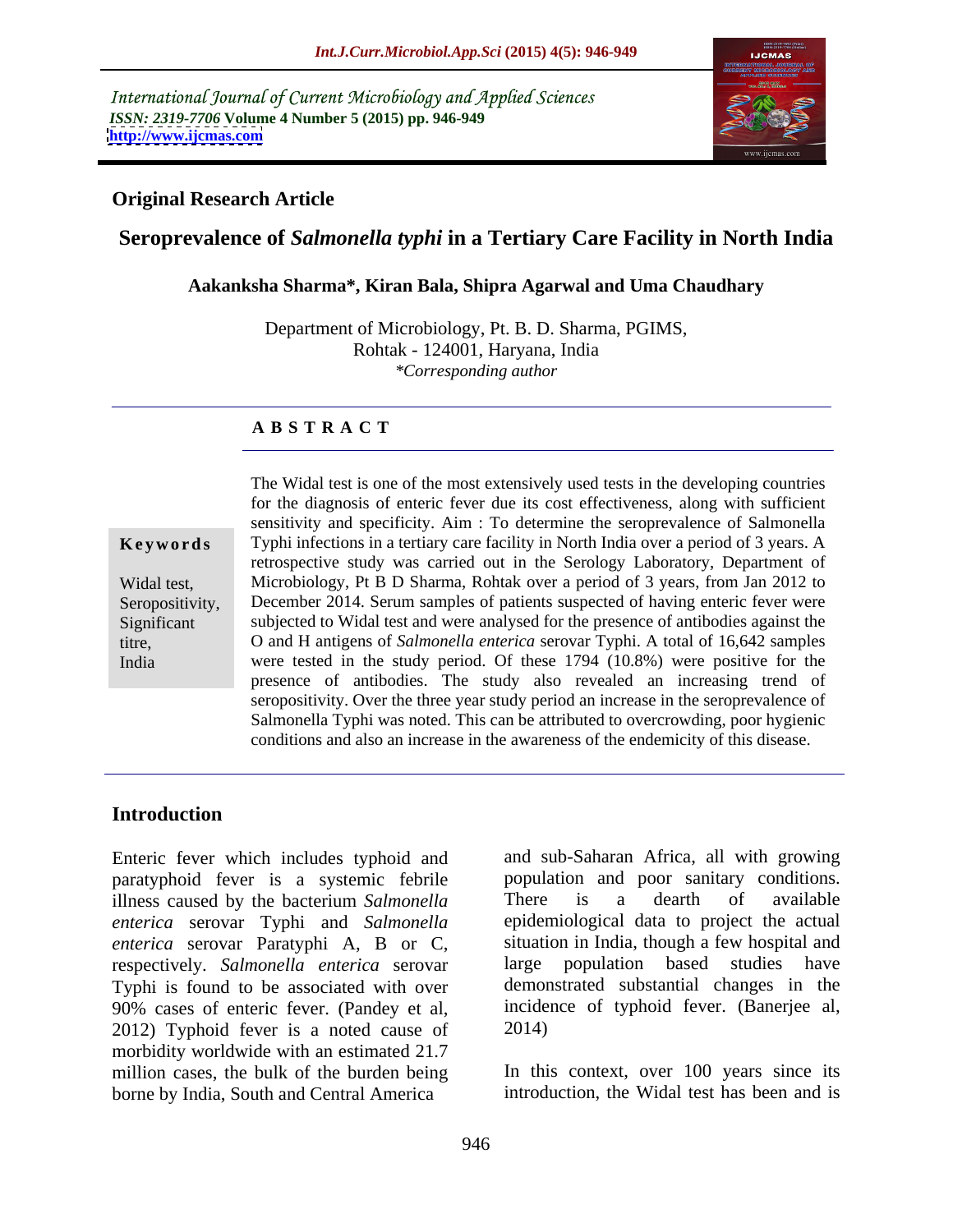still being widely used for the diagnosis of investigation. Over a span of 3 years of the typhoid fever, simply owing to the fact that study period, a total of 16,642 samples were no other serodiagnostic test of sufficient received in the laboratory. The serum sensitivity and specificity along with cost- samples were tested by the Widal tube effectiveness has been developed, especially agglutination test using commercially in typhoid endemic regions. (Olopoenia et al,,2000). Several commercial rapid protein flagellar "H" antigens of S.Typhi diagnostic tests namely Typhidot and Tubex (Central Research Institute, Kasauli, India). have also shown sensitivity and specificity The sera were tested by the standard of 70 and 80 per cent, respectively in most doubling dilution method. In house, positive of the surveillance studies worldwide, apart from being costlier than the agglutination tests.(Ley et al, 2010) In actual practice, most of the infections by *Salmonella*  temperature overnight. (Cruickshank et al., *enterica* serotype Typhi are diagnosed clinically without proper laboratory interpretation of the results was done the evidence and consequently treated next day. A titre of  $\geq 100$  for the O presumptively with antibiotics. (Olsen, 2004). The real concern is that though the gold standard technique of culture isolation remains a typhoid endemic region and the of *Salmonella* Typhi (*S*. Typhi) provides a burden of the disease in a developing definitive diagnosis in 73-97 per cent cases country as ours remains underestimated. prior to medications, excessive antibiotic use Thus, the present study was undertaken with has reduced this isolation rate to 40-60 per the aim to estimate the seroprevalence of cent. At the same time, the developed countries with low prevalence of typhoid have more infrastructure and culture **Results and Discussion** facilities, thus, here Widal test can be abandoned, as opposed to the developing endemic regions where culture facilities are the Serology Department during the study far from reality. Hence, in these regions the slide and tube agglutination test against the O and H antigens of *S*. Typhi is perhaps the only feasible laboratory method, despite controversies regarding its use in diagnosis of typhoid fever. The present study was the year 2012 to 12.1% in 2014. Maximum undertaken with the aim to determine the of the positive can<br>prevalence of seropositivity of Salmonella group 15-30 prevalence of seropositivity of Salmonella group 15-30 years. Slight male Typhi infection in a tertiary care centre in north India, over a period of 3 years. female ratio of 1.16, during the study period.

received in the laboratory. The serum available lipopolysaccharide "O" and and negative controls were tested with each batch. The tubes were incubated at 37<sup>o</sup>C for <sup>o</sup>C for two hours and subsequently kept at room 1975). The examination of the tubes and antibodies and that of  $> 200$ , in case of H antibodies, was considered significant. India enteric fever in our setting.

# **Results and Discussion**

**Materials and Methods** the presence of H agglutinins (986) as This study was conducted on the sera of O agglutinins (808) indicating an sample of patients suspected of having increased number of latent cases in the study enteric fever, which were sent to the population. However, this difference was Department of Microbiology for not statistically significant. Similar to mostA total of 16,642 samples were received in period, commencing from January 2012 to December 2014; 5328 samples in 2012, 5347 samples in 2013 and 5667 samples in 2014, respectively. An increase in the numer of seropositive cases was noted with 9.7% in of the positive cases were patients of the age group 15-30 years. Slight male preponderance was seen with a male to (Table 1). More samples were positive for compared to those positive for the presence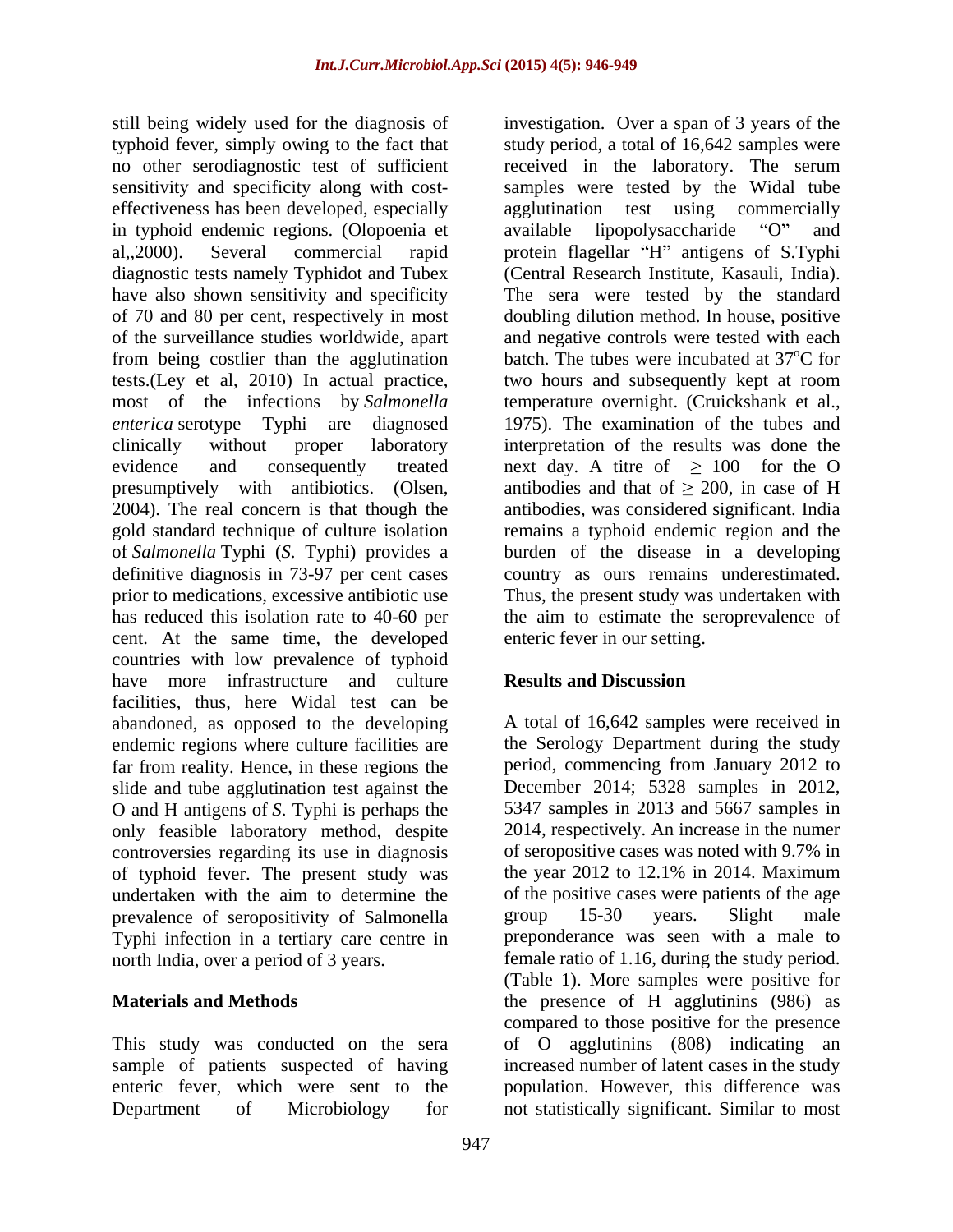of the tropical diseases of infectious origin, seropositive titres were noted in our study, ever may receive unnecessary and (July-August).

600,000 deaths each year.(Pang T, 1998) In annum. (Ivanoff et al, 1994) Enteric fever is endemic in all parts of India and still

means of most primary health care facilities Typhi infections are diagnosed purely on (Somatic) antigens of Salmonella Typhi, clinical grounds and treated presumptively. <br>during the acute and convalescent period of As a result, the diagnosis may be delayed or

seasonal pattern in distribution of considered, and patients without typhoid with maximum cases during rainy season inappropriate antimicrobial therapy (Olsen S missed while other febrile illnesses are fever may receive unnecessary and J et al, 2004)

Typhoid fever, caused by *Salmonella*  The earliest serological response in acute *enterica* serotype Typhi, is a major cause of typhoid fever is a rise in the tier of the O morbidity and mortality worldwide, causing antibody, with a gradual elevation of the H an estimated 16.6 million new infections and antibody titer, but persisting longer than the Asia, the mean incidence of enteric fever is of the adults show an early rise of antibody estimated to be 900 per 100,000 people per titer in the first week of infection. ( Mittal et O- antibody cut off titer. Usually upto 70% al, 2014)

constitutes a significant health hazard. The Widal test has been used very Isolation of *Salmonella enterica* serotype fever. In developing countries it remains Typhi from blood, urine, or stool is the most one of the best, easily accessible, economic reliable means of confirming an infection. and simple method for the diagnosis of However, this requires laboratory equipment typhoid fever. (Kulkarni and Rego,1993). and technical training that are beyond the This test is based on the demonstration of in the developing world. Most serotype patient against the H (flagellar) and O extensively in the serodiagnosis of typhoid the agglutinin in the serum of the infected (Somatic) antigens of Salmonella Typhi,<br>during the acute and convalescent period of infection. (Washington and Henry, 1984).

| <b>Age Group</b>   | 2012        |        | 2013        |        | 2014        |                 |  |
|--------------------|-------------|--------|-------------|--------|-------------|-----------------|--|
|                    | <b>Male</b> | Female | <b>Male</b> | Female | <b>Male</b> | Female          |  |
| $<$ 15 years       | 71          | 68     | 91          | 57     | 90          | 72              |  |
| <b>15-30 years</b> | 114         | 88     | 92          | ⊥ ∠ ⊥  | 146         | 127             |  |
| <b>30-60 years</b> | 57          | 61     | 89          | 54     | 83          | , T             |  |
| $>60$ years        | 36          | 23     | 41          | 46     | 56<br>IJυ   | $\overline{10}$ |  |
| <b>Total</b>       |             | 518    |             | 591    |             | 685             |  |

**Table.1** Age-wise distribution of the seropositivity in males and females

An increase in the incidence of were also reported by other authors. (Kumar seropositivity was noted in our study with et al, 2008;Banerjee et al, 2014) This rise in the seropositivity of 9.7% in 2012, 11.1% in seropositivity can be attributed to the

2013 and 12.1%% in 2014. Similar findings increasing population and poor hygienic